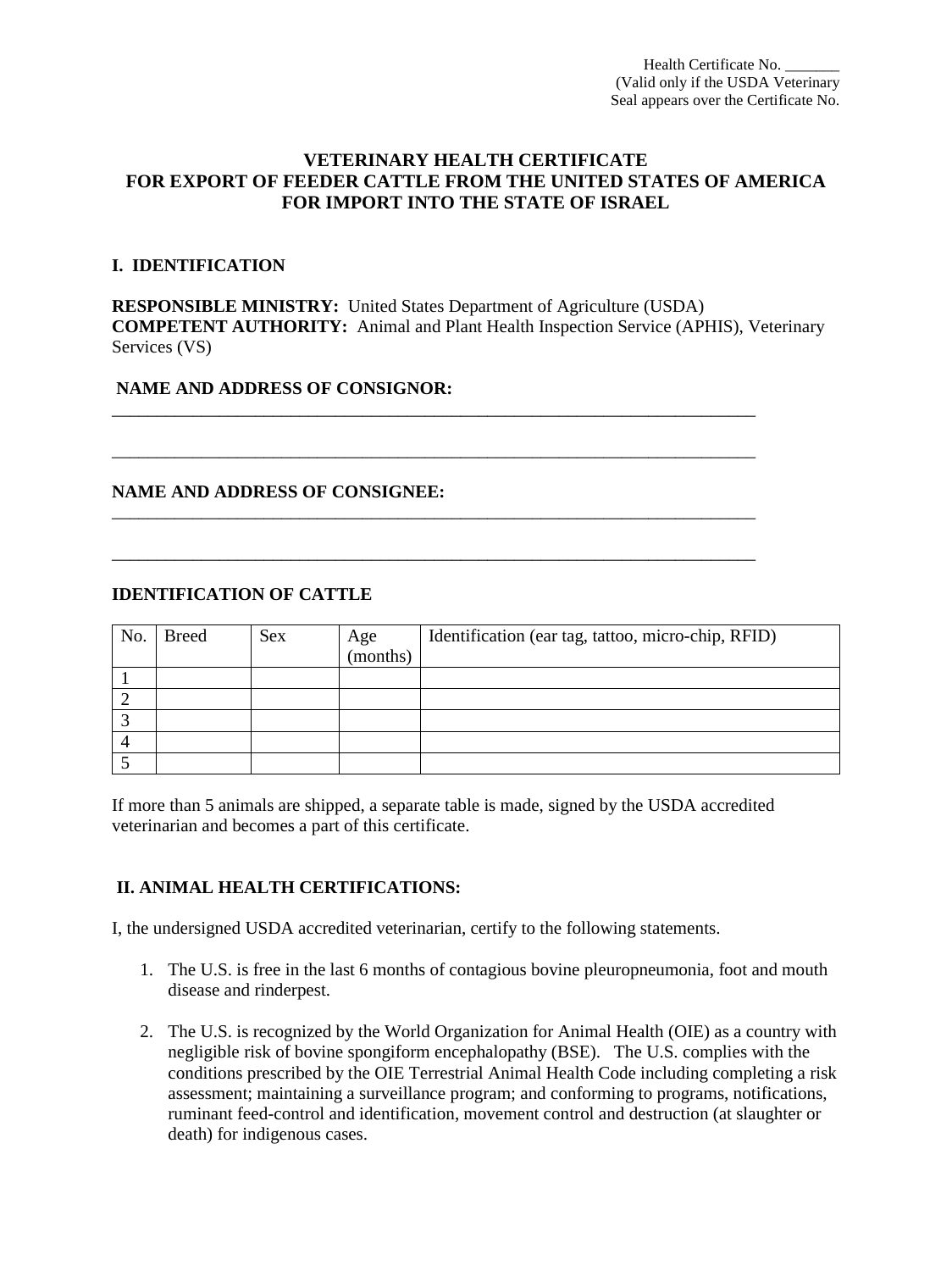- 3. Cattle to be exported were born in the U.S.
- 4. The herds of origin
	- a. Are officially free of tuberculosis and brucellosis for the 12 months prior to export.
	- b. Have been free of evidence of trichomoniasis, campylobacteriosis, infectious bovine rhinotracheitis/infectious pustular vulvovaginitis (IBR/IPV), bovine viral diarrhea/mucosal disease (BVD/MD), leptospirosis, paratuberculosis (Johne's disease) or enzootic bovine leucosis for the 12 months prior to export.
	- c. Have been in an area with a 150 km radius where there has been no reports of cases of bluetongue for 60 days prior to export.
- 5. The cattle were isolated for at least 8 days prior to their movement for export under the supervision of a USDA accredited veterinarian.
- 6. The animals were inspected within 8 days prior to export and found to be free from clinical evidence of communicable diseases.

#### **III. TEST REQUIREMENTS:**

- 1. Test negative for tuberculosis using bovine PPD tuberculin intradermal test Test date(s)  $\_\_\_\_\_\_\_\_\_\_\_\_\_\_\_$
- 2. Test negative for bovine brucellosis Test date( $s$ )

Cattle over 12 months of age, during the time of isolation, must be:

- 3. Either virgin animals that have not been used for natural breeding, **or** tested negative for bovine Campylobacteriosis using culture of preputial or vaginal specimens or direct examination Test date(s)  $\overline{\phantom{a}}$
- 4. Either virgin animals that have not been used for natural breeding, **or** test negative for bovine Trichomoniasis using direct examination or culture of preputial or vaginal specimen

Test date( $s$ )

#### **IV. OTHER VETERINARY TREATMENTS AND INSPECTIONS**

- 1. The animals were treated with one injection of long acting oxytetracycline (20 mg/kg body weight) once during the time of isolation.
- 2. During the time of isolation, the animals were inspected and treated with an antihelmintic, approved for use in the U.S., effective against internal and external parasites. Date: \_\_\_\_\_\_\_\_\_\_\_ Name of product: \_\_\_\_\_\_\_\_\_\_\_\_\_\_\_\_\_\_\_\_\_\_\_